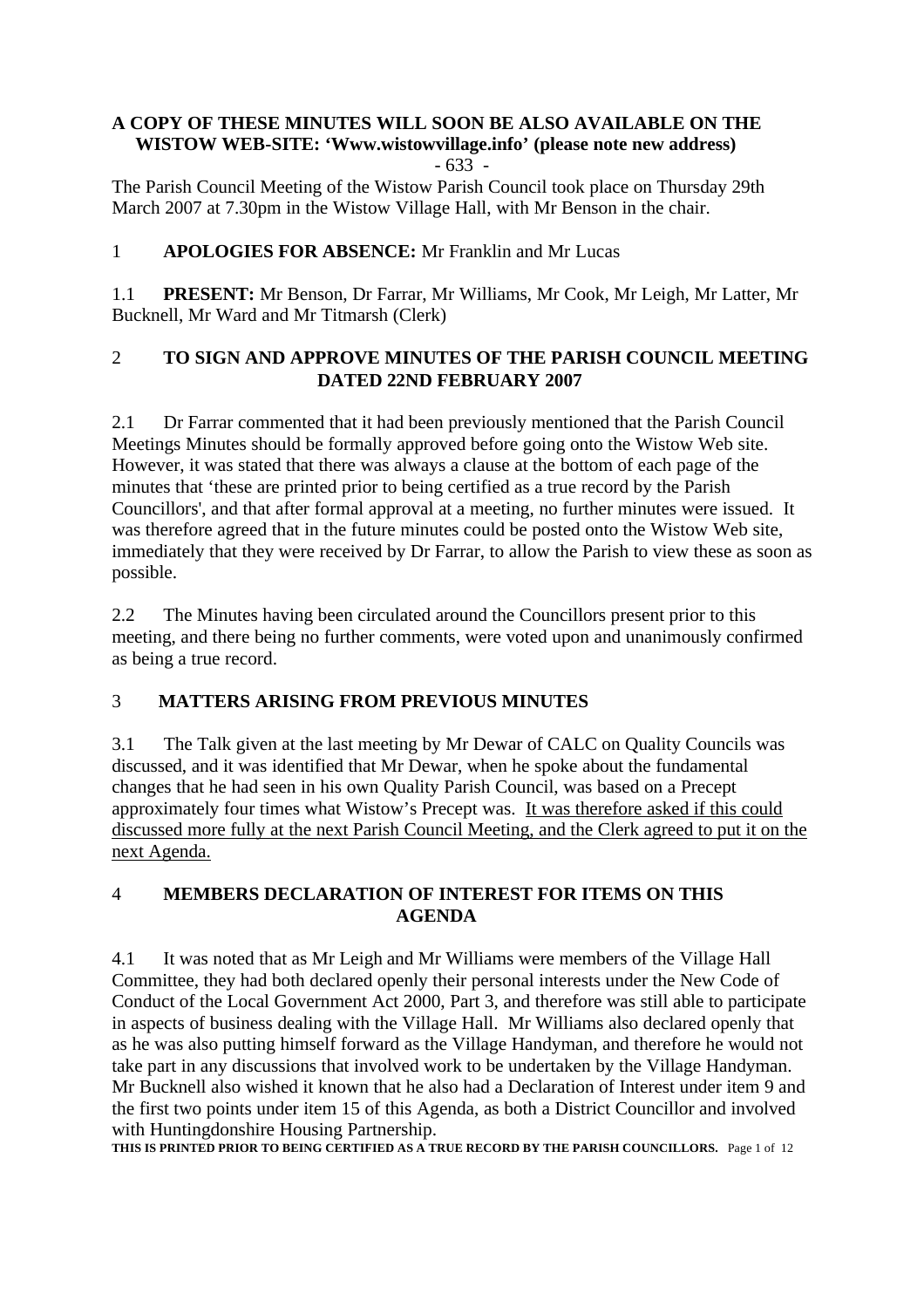### 5 **a - FINANCE - TO APPROVE THE FINANCIAL STATEMENT/ PAYMENT OF ACCOUNTS FOR FEBRUARY 2007**

5.1 As this had been circulated around the Parish Councillors present prior to this meeting, and there being no further comments, they were voted upon and unanimously confirmed as being a true record.

### 5 **b - FINANCE - TO APPROVE PAYMENT OF OUTSTANDING AMOUNTS: MR D TITMARSH - FEBRUARY 2007 SALARY (RATES AS PER MINUTE NO. 11.1 OF THE MEETING DATED THE 30TH MARCH 2006) £ 242.67 CAMBRIDGE WATER COMPANY - STANDPIPE CEMETERY TAP CHARGE Example 2012 12:97**

5.2 These were agreed upon by all the Councillors present and the outstanding cheques duly signed at the meeting.

## 5 **c - FINANCE - TO REVIEW CASH FLOW AND RESOLVE ANTICIPATED ISSUES**

5.3 The Cash Flow had been circulated around the Councillors prior to this meeting and it was asked how the Allotment figures of £400 and £500 were calculated. The Clerk explained that these figures had been set aside previously to deal with the outstanding ditch and hedge maintenance issues, until they were fully resolved. There being no other outstanding issues, the Cash Flow was unanimously agreed upon at this time.

### **6 CORRESPONDENCE**

6.1 The Clerk reported that there was no correspondence that did not relate to subsequent items on this meetings Agenda.

### 6.2 **CORRESPONDENCE PREVIOUSLY CIRCULATED**

- 6.21 Planning Application Dorrington Stables, House Cross Drove, Wistow extension to dwelling - 0700107FUL
- 6.22 Post watch Post Office Network Consultation letter
- 6.23 COPE Newsletter January 2007
- 6.24 Luminus Group Ramsey Grand Development letter
- 6.25 Ramsey Area Partnership Minutes 17/1/07
- 6.26 CCC East of England Plan Proposed Changes letter
- 6.27 Shaw's Stationery Information
- 6.28 HDC Allowances to Parish Councillors Report
- 6.29 Planning Application Dorrington Stables, House Straight Drove, Wistow extension to dwelling - 0700389FUL
- 6.30 Cambs ACRE Community Life Awards 2007
- 6.31 Cambs PCT Seeking Sustainable Health Services for Hunts Document
- 6.32 Planning Application Responses Dorrington Stables, Wistow
- **THIS IS PRINTED PRIOR TO BEING CERTIFIED AS A TRUE RECORD BY THE PARISH COUNCILLORS.** Page 2 of 12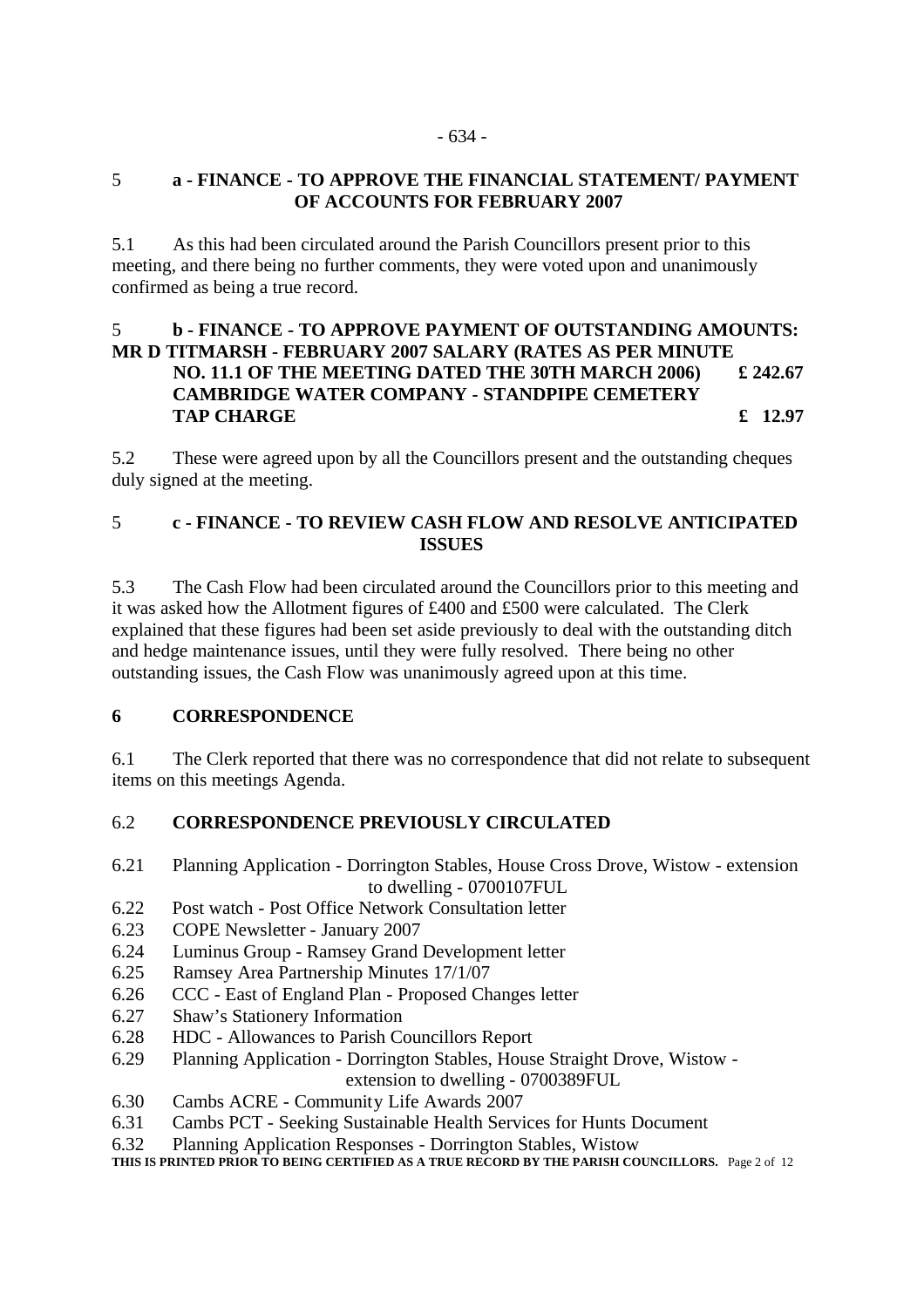- 6.33 COPE Newsletter March 2007
- 6.34 Clerks and Councils Direct March 2007
- 6.35 Hinchingbrooke Maternity Unit E-mail
- 6.36 Ramsey Area Partnership Meeting 21/3/07
- 6.37 Planning Application Hill Farm, Hill Road, Wistow erection of agricultural building - 0700791FUL

# 7 **COMMUNITY LIAISON OFFICER - TO REPORT TO PARISH COUNCIL**

7.1 Unfortunately , there was no Police Officer present at this meeting, so no formal Report could be given.

## 8 **IMPENDING RESIGNATION OF MR BENSON AS PARISH COUNCILLOR AND VICE CHAIRMAN - FOR DISCUSSION?**

8.1 Mr Benson had made it known that from tonight's meeting, he would be resigning from the Parish Council as Councillor and Vice Chairman, due to other interests he wished to pursue. **The Parish Council wanted to offer their heartfelt thanks to Mr Benson for all his time and energies he had put into the Parish Council, during his time in office.** The Clerk reported that he had already asked Mr Dransfield to put an article in the Wistow Warbler regarding the resultant vacancy on the Parish Council, and it was asked if the Councillors could try to spread the word around the Parish that a vacancy on the Parish Council was in existence. The Parish Councillors present stated that they would do this.

### 9 **TO CONSIDER ANY PLANNING APPLICATIONS RECEIVED - 19 KINGSTON WAY, WISTOW - ERECTION OF CONSERVATORY**

9.1 Unfortunately, the planning application paperwork was still in circulation around the Parish Councillors somewhere, but 3 Parish Councillors at the meeting, confirmed that they had seen the Plans, and therefore any decision made would be quorate at this meeting. The 3 Councillors who had seen the plans, confirmed that they had no objections to the Planning Application, and therefore it was formally approved by the Parish Council. The Clerk agreed to inform the Huntingdonshire District Council of this decision as soon as possible. **The Clerk did ask for all the Parish Councillors to ensure these planning application papers were found as soon as possible, and returned to the Clerk, and the Councillors present, did state they would try to do this.**

### 9 **TO CONSIDER ANY PLANNING APPLICATIONS RECEIVED - HILL FARM, HILL ROAD, WISTOW - ERECTION OF AGRICULTURAL BUILDING**

9.2 This planning application had been passed around all the Parish Councillors prior to this meeting, and there being no objections to these plans, were formally approved by the Parish Council. The Clerk agreed to inform the Huntingdonshire District Council of this decision as soon as possible.

**THIS IS PRINTED PRIOR TO BEING CERTIFIED AS A TRUE RECORD BY THE PARISH COUNCILLORS.** Page 3 of 12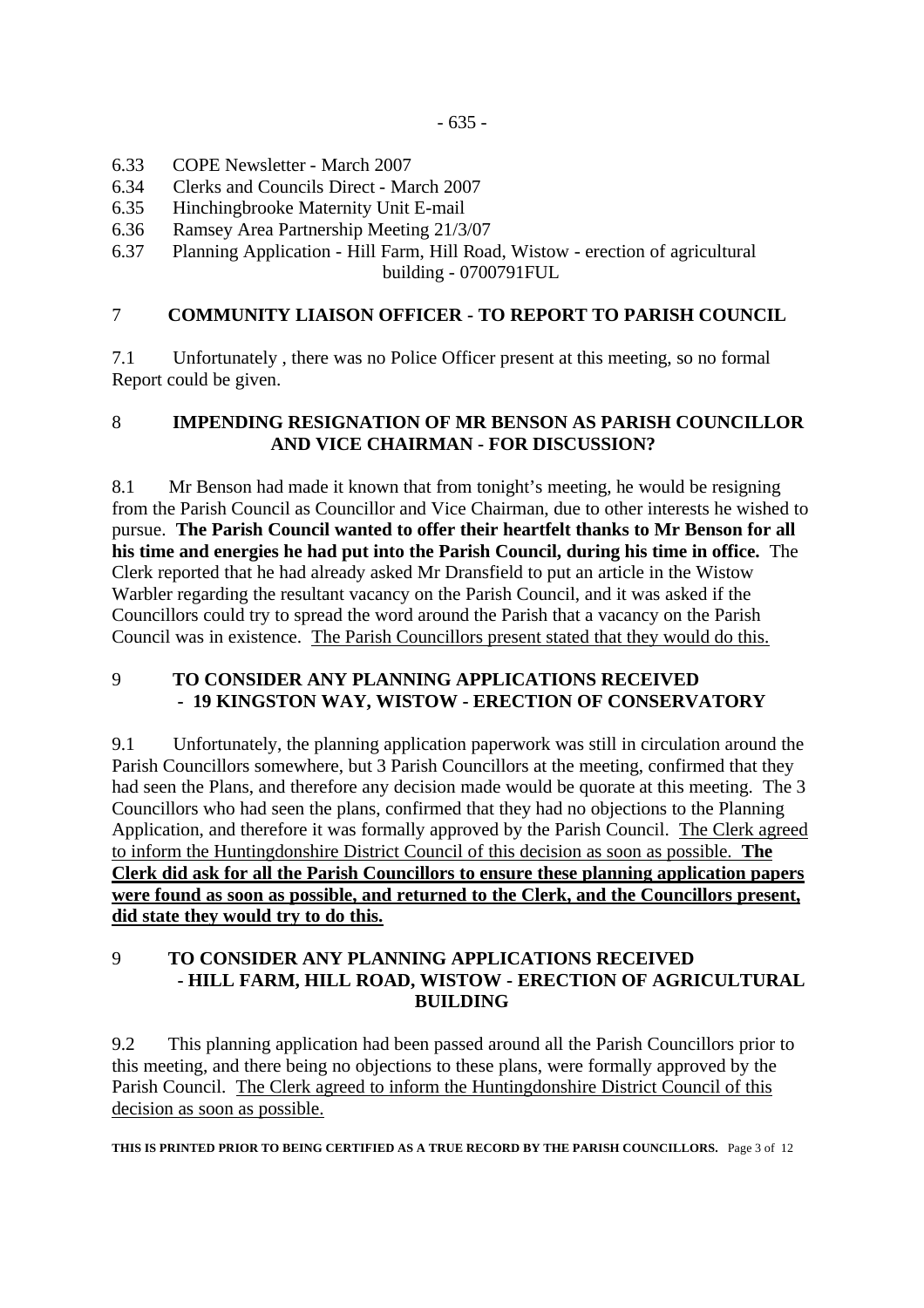#### 10 **BANK ACCOUNT SIGNATORIES FORMS - REQUEST FROM CLERK**

### 10.1 **The Clerk stated that the main Girobank document to put the new Parish Councillors as signatories onto the Bank Account had been returned, but that some Councillors still needed to return their Bank Certificate of Identification Forms to him, to complete the documentation.**

### 11 **NEW VILLAGE AND PARISH COUNCIL NOTICE BOARDS - FOR DISCUSSION?**

11.1 It had been reported to several Parish Councillors that the existing Parish Noticeboard and Village Noticeboard was in a state of disrepair. The Clerk had already obtained several brochures from companies that supplied outdoor Notice boards, and it was agreed that Mr Williams and Dr Farrar would take these brochures away, to see what appropriate Notice boards there were, and how much they would cost. It was stated that as the area where the Notice boards currently were, was in a Conservation Area, the Notice boards would have to be made of wood, to be in keeping with the other items in that locality, but that separate planning permission would not be needed, as it was simply replacing one item for another. Mr Williams and Dr Farrar agreed to report back at a future meeting, once they had studied the brochures.

# 12 **PARISH PLAN ACTION PLAN WORKING PARTIES FEEDBACK AND UPDATES a - TRAFFIC AND ROAD ISSUES - MR BENSON, MR BUCKNELL AND CLERK TO REPORT**

12.1 The impending resurfacing of the road between the Wistow Bridge and Wistow Toll was discussed, and it was stated that many of the potholes in Manor Street were to done at the same time. A complaint had been received however, that the resultant road closure for 4-5 days would affect a local business in the village, but it was hoped that the resultant disruption would be minimal.

12.2 The replacement posts on the Bridge following a recent car accident there, was advised to be only a temporary safety measure, until new ones could be remoulded and bolted onto the Bridge, but it was also stated that this could take several months.

12.3 A diesel spillage was identified in Oakland's Avenue, and it was queried whether it had been reported to the Police.

12.4 It was identified that currently Police Reports were not being e-mailed regularly to the Wistow Parish Clerk, and Mr Bucknell stated that he would try to get this rectified for the future.

**THIS IS PRINTED PRIOR TO BEING CERTIFIED AS A TRUE RECORD BY THE PARISH COUNCILLORS.** Page 4 of 12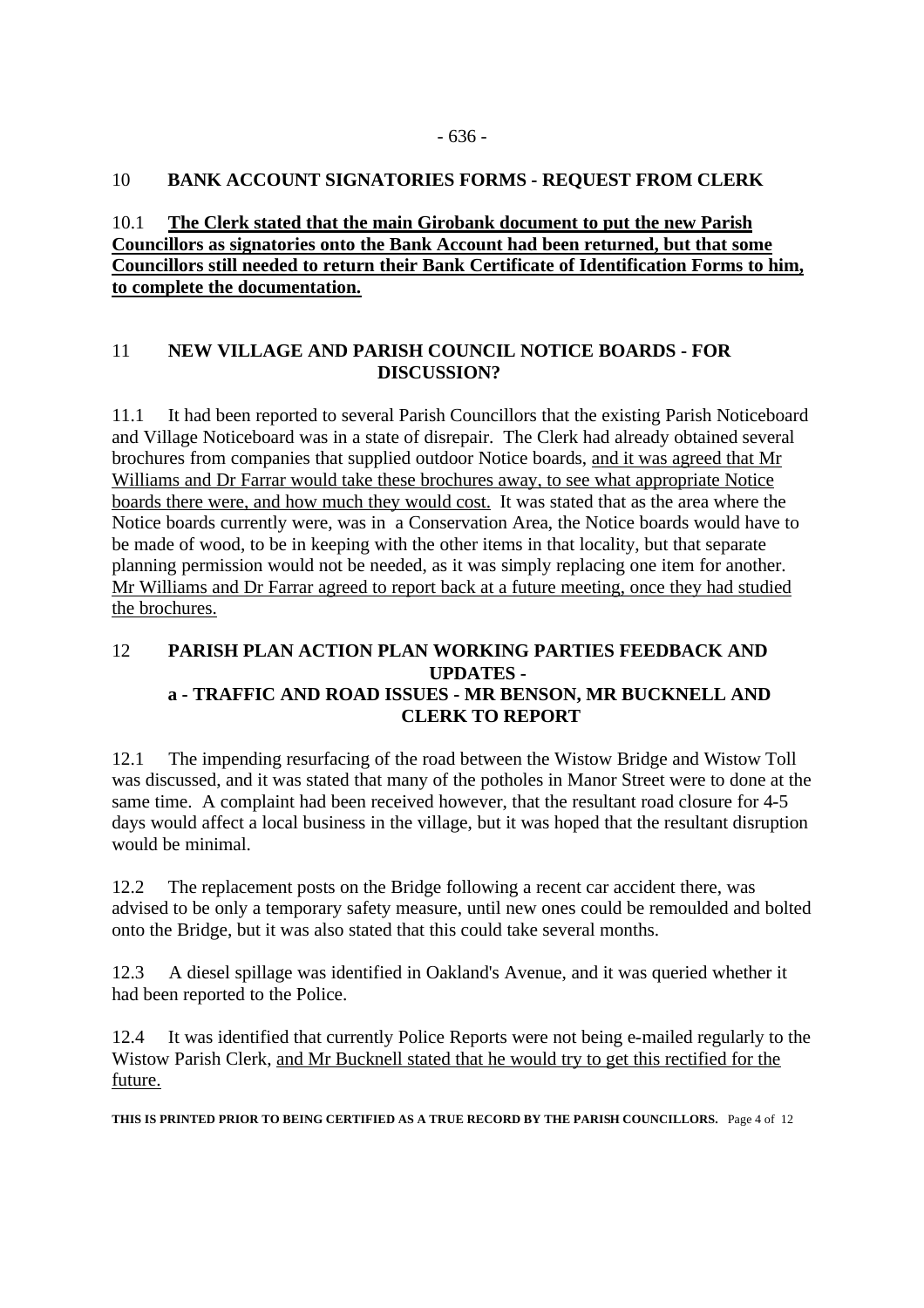12.5 It was confirmed that a pavement had been repaired in Church Street, Wistow, roughly opposite the Ashlea property.

12.6 Dog fouling on the pavements in the Parish was identified as still being a problem, but it was also commented that recent attempts to convict people of this offence had been unsuccessful in the past. It was asked if any Parish Councillor sees this offence occurring, to try to identify the culprit's address, and report it to the Clerk immediately, so that the Clerk can write on behalf of the Parish Council to the dog's owner reiterating that it is an offence. 12.7 Graffiti had been spotted on the village Noticeboard, and it was hoped that if a new Village Noticeboard was purchased, that this type of vandalism would be stopped immediately.

12.8 The culvert at the top of Harris Lane and Mill Road junction was again raised, as Cambridgeshire County Council had looked at the area, and stated that they felt it didn't pose a significant threat for a pedestrian to fall into the culvert.

12.9 It was also stated that one or more of the lime trees outside Rooks Grove Farm had been raised in the latest 'Wistow in Bloom' newsletter as being potentially dangerous, as one of them was possibly dead, and that this issue had been raised to the Parish Council recently. It was stated that the issue of the lime trees had not been raised to the Parish Council, but that the Chairman of the Parish Council and the Anglia in Bloom Committee had been told very recently, that one of the lime trees may indeed be dead, and in need of attention. The Clerk had therefore written to Cambridgeshire County Council to try to identify whom could ascertain if the trees needed attention or not, but no formal reply had been received yet.

12.10 The footpath outside 1 Oakland's Avenue, was also mentioned again, as in need of repair, and the Clerk reported that this had been raised to Cambridgeshire County Council, and had received the reply that at present no budget was available to have this repaired.

# **b - PEDESTRIANS - MR COOK TO REPORT**

12.11 Mr Cook stated that he had been asked when the footpaths in the village were to be resurfaced again, but unfortunately Mr Lucas was not present at the meeting to be asked.

### **c- LIGHTING - DR FARRAR TO REPORT**

12.12 Dr Farrar stated that a sign to do with the 'no cold-calling area' on a streetlight outside Oakland's Close, Wistow had been moved around, and it was asked if this could be put back in place sometime.

**THIS IS PRINTED PRIOR TO BEING CERTIFIED AS A TRUE RECORD BY THE PARISH COUNCILLORS.** Page 5 of 12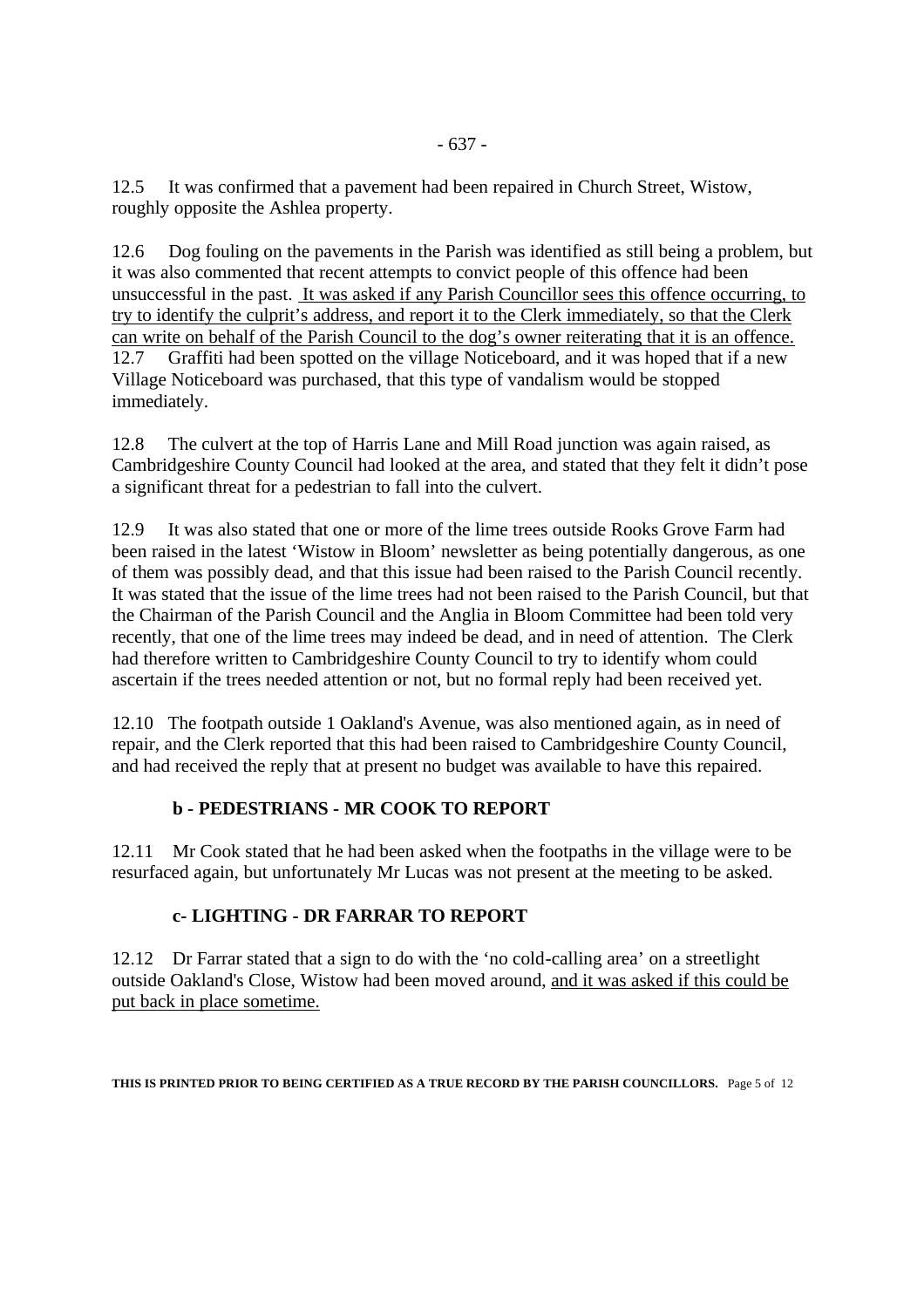12.13 Mr Bucknell stated that there was a major government lighting scheme initiative currently being discussed to change all streetlight bulbs to lower CO2 emissions and reduce the cost of street lighting by 20% if possible. It was known that the area of street lighting had a great impact on whether traffic calming measures were to be introduced into Parishes, and after a long discussion regarding this, it was suggested that the original traffic calming Parish Plan subgroup be reformed. Mr Latter, Mr Bucknell and Mr Williams all stated that they would be happy to sit on this subgroup again, and Mr Bucknell stated that he would try to contact the other pre-existing volunteers of the group, to see if they would be willing to sit on it again also.

# **d - LITTER - MR LEIGH AND CLERK TO REPORT**

12.14 Further to point 12.1 of the previous minutes, the Clerk reported that he had found out from Huntingdonshire District Council that the cost of them concreting a 600 mm square base and fixing a litter bin to this base would be £120.

12.15 It was suggested that another litter bin was needed at the back of the playing field, in order to help prevent the ditch in this area being filled up with unnecessary rubbish. It was therefore approved for the Clerk to write to the Huntingdonshire District Council, and ask for them to provide and install 2 Glasdon Neopolitan Plaza litter bins, one in the centre of the back of the playing field and the other at the junction of Mill Road and Harris Lane, Wistow. The Clerk agreed to attend to this as soon as possible.

# **e - COUNTRYSIDE - MR COOK TO REPORT**

12.16 Mr Cook had located a map of the entire Wistow Parish, including the footpaths, and passed one of these around to each of the Parish Councillors present. It was also asked if the Clerk could put one of these maps onto the Village Noticeboard, and the Clerk agreed to do this.

# **f - POLICE AND CRIME - ANY UPDATES?**

12.17 Mr Benson stated that he had attended a lot of Police Committee Meetings lately, and the issues of speeding was generally raised with most Parishes. Unfortunately, only 1 local Police Officer was able to undertake speed checks.

# **g - SHOP/ POST OFFICE - MR WILLIAMS TO REPORT**

12.18 It was stated that there was nothing further to add with regards to the Shop/ Post Office, as highlighted in the Parish Plan.

# **h - NEWSPAPER DELIVERIES - MR WILLIAMS TO REPORT**

12.19 It was stated that the previous Newspaper Delivery man's replacement, had now commenced delivering the Sunday papers. **THIS IS PRINTED PRIOR TO BEING CERTIFIED AS A TRUE RECORD BY THE PARISH COUNCILLORS.** Page 6 of 12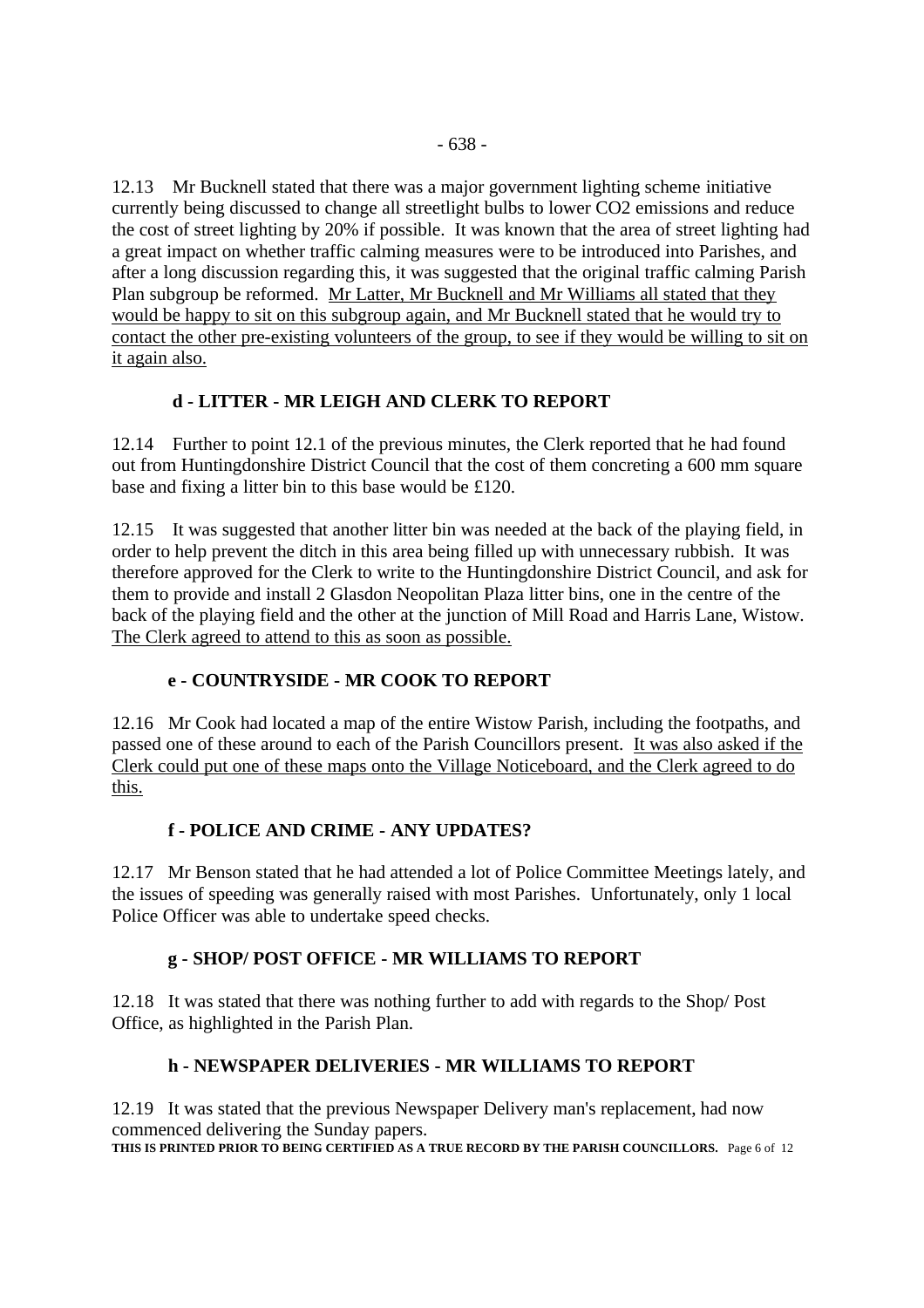#### - 639 -

#### **i - GOOD NEIGHBOURHOOD SCHEME - ANY UPDATES?**

12.20 Mr Franklin was not present at this meeting so no formal update could be given a this time.

### **j - ACTIVITIES, SPORTS, CLUBS SOCIETIES ETC. - DR FARRAR TO REPORT**

12.21 With regards to the new Youth Club to meet in the Village Hall on a Thursday night, it was stated that several cupboards had now been emptied in the Village Hall for equipment to be stored there. It was hoped that the Youth Club would start meeting from Thursday 12th April, under the guidance of 3 Youth leaders. From 6-7pm, it would be designed for 5-10 years old children, and from 7-9pm, it would be for 11-19 years old children. Mr Ward stated that he had a snooker table that he would be prepared to donate to the Youth Club, free of charge, and he was asked to contact the Clerk, who had keys to the Village Hall, to arrange delivery of this at some convenient time. An article of the setting up of the new Youth Club was proposed to go in the next Wistow Warbler.

### **k - VILLAGE HALL - MR LEIGH AND MR WILLIAMS TO REPORT**

12.22 The Clerk stated that he had asked Huntingdonshire District Council if, in theory they would be happy to lease or sell part of the Playing Field land for building a new Village Hall upon. The Clerk had received the reply that they did not feel the Parish Council having a longer lease for the playing field would pose a problem, subject to planning approval, but the District Council also suggested that some of the land opposite the Playing Field was currently unused, and could possibly be considered for this purpose aswell.

12.23 The Parish Council went onto discuss whether a brand new Village Hall was the best thing for the Parish, and stated that a large proportion of those respondents to the Wistow Parish Plan stated that they did not want a new Village Hall. The Parish Councillors present felt that they preferred the idea of upgrading the existing Village Hall at this moment in time.

### **l - POST BOX - ANY UPDATES?**

12.24 Mr Franklin was not present at this meeting so no formal update could be given a this time.

### **m - COMMUNICATION - DR FARRAR TO REPORT**

12.25 Dr Farrar stated that the Web-site was still growing, and it was suggested that an article be placed upon it, asking for possible donations of games, computers etc. and people with skills or talents to help set up and maybe give talks etc. to the new Wistow Youth Club. Dr Farrar agreed to do this.

**THIS IS PRINTED PRIOR TO BEING CERTIFIED AS A TRUE RECORD BY THE PARISH COUNCILLORS.** Page 7 of 12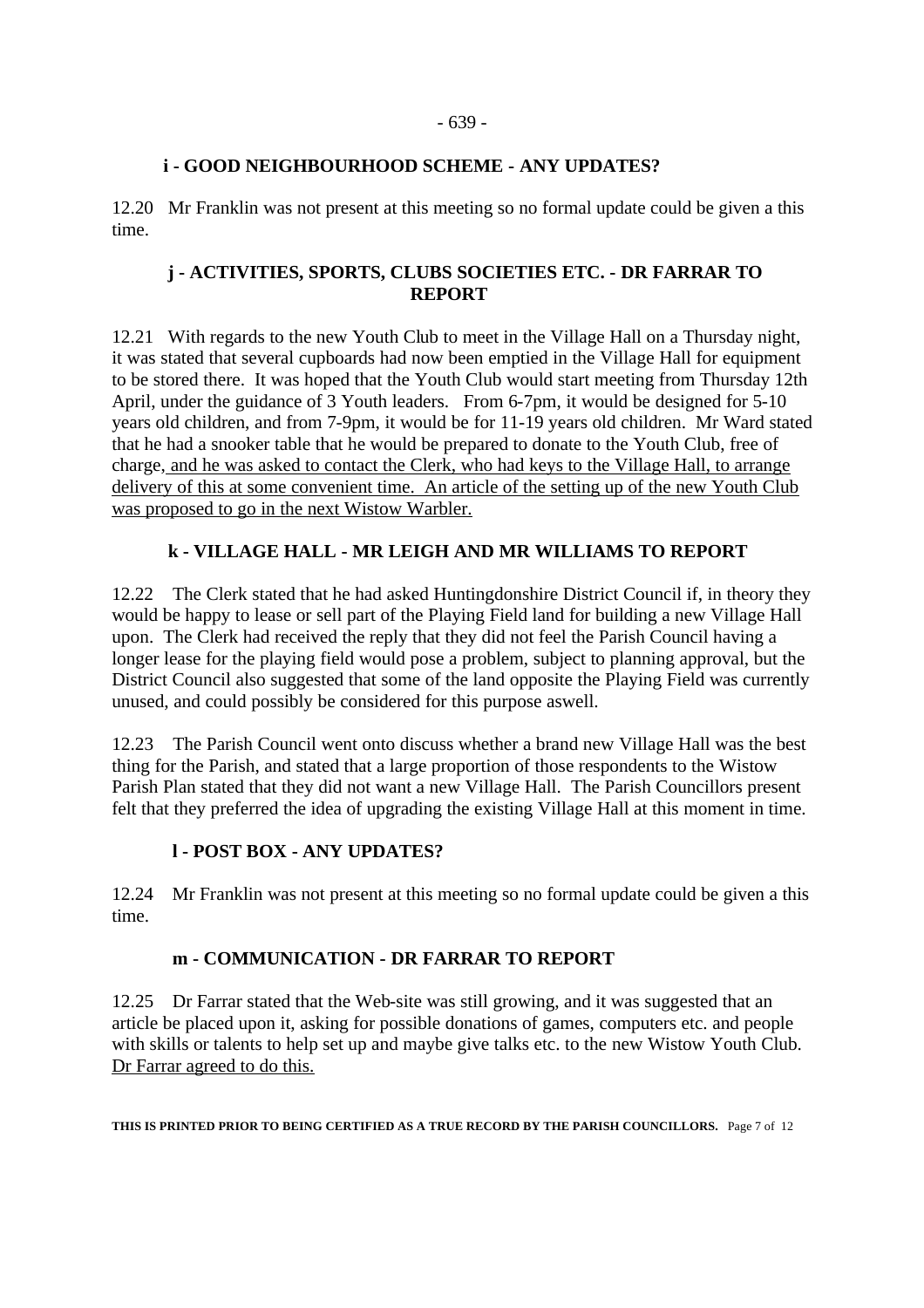12.26 The Clerk stated that he had been told that the old Wistow Web-site was still available in the Internet, and that this might be confusing for people trying to access the new one. Dr Farrar confirmed that people that did access the old Wistow Web-site were soon redirected to the new one automatically.

### **n - FLOODING - MR BUCKNELL TO REPORT**

12.27 It was stated that flooding was more of a problem recently, as the river was noted to have been very high. Mr Bucknell stated that a Flood Forum Meeting was taking place very soon. It was also stated that vigilance was needed to ensure the brook was completely free flowing to help avoid any problems in the future.

### **o - VILLAGE SIGNS - MR COOK AND MR WILLIAMS TO REPORT**

12.28 Further to point 12.1 of the previous minutes, the Clerk stated that he had been told by Huntingdonshire District Council that a second sign would be supplied at the junction of Harris Lane and Mill Road, within approximately 8 weeks, and that they would inspect and if necessary replace the old plastic sign at St Johns Place in Wistow.

### **p** - **YOUTH - DR FARRAR TO REPORT**

12.29 It was stated that there was nothing further to add to what had previously been discussed, regarding this issue, earlier in this meeting.

### 13 **STANDING ORDERS AND FINANCIAL STANDING ORDERS - TO BE DISCUSSED AND APPROVED FOR 2007**

13.1 Further to point 14.1 of the previous minutes, these documents had now been circulated around the Councillors present. The Clerk reported that these documents formed the basis for how meetings were conducted by the Parish Council, and any financial limits given to the Chairman, Vice Chairman or the Clerk in an emergency situation, if there was no time for a formal Parish Council Meeting to be called. The Standing Orders for the Wistow Parish Council, as produced by NALC and dated April 2002 were due to be accepted annually, and it was therefore formally agreed to accept these Standing Orders on the same basis and with the same amendments as previously. The Clerk agreed to implement this for a further 12 months.

13.2 The Financial Standing Orders fore the Wistow Parish Council, as produced by NALC and dated January 2004 were also due to be accepted annually, and it was therefore also formally agreed to accept these Financial Standing Orders on the same basis and with the same amendments as previously. The Clerk agreed to also implement this for a further 12 months.

**THIS IS PRINTED PRIOR TO BEING CERTIFIED AS A TRUE RECORD BY THE PARISH COUNCILLORS.** Page 8 of 12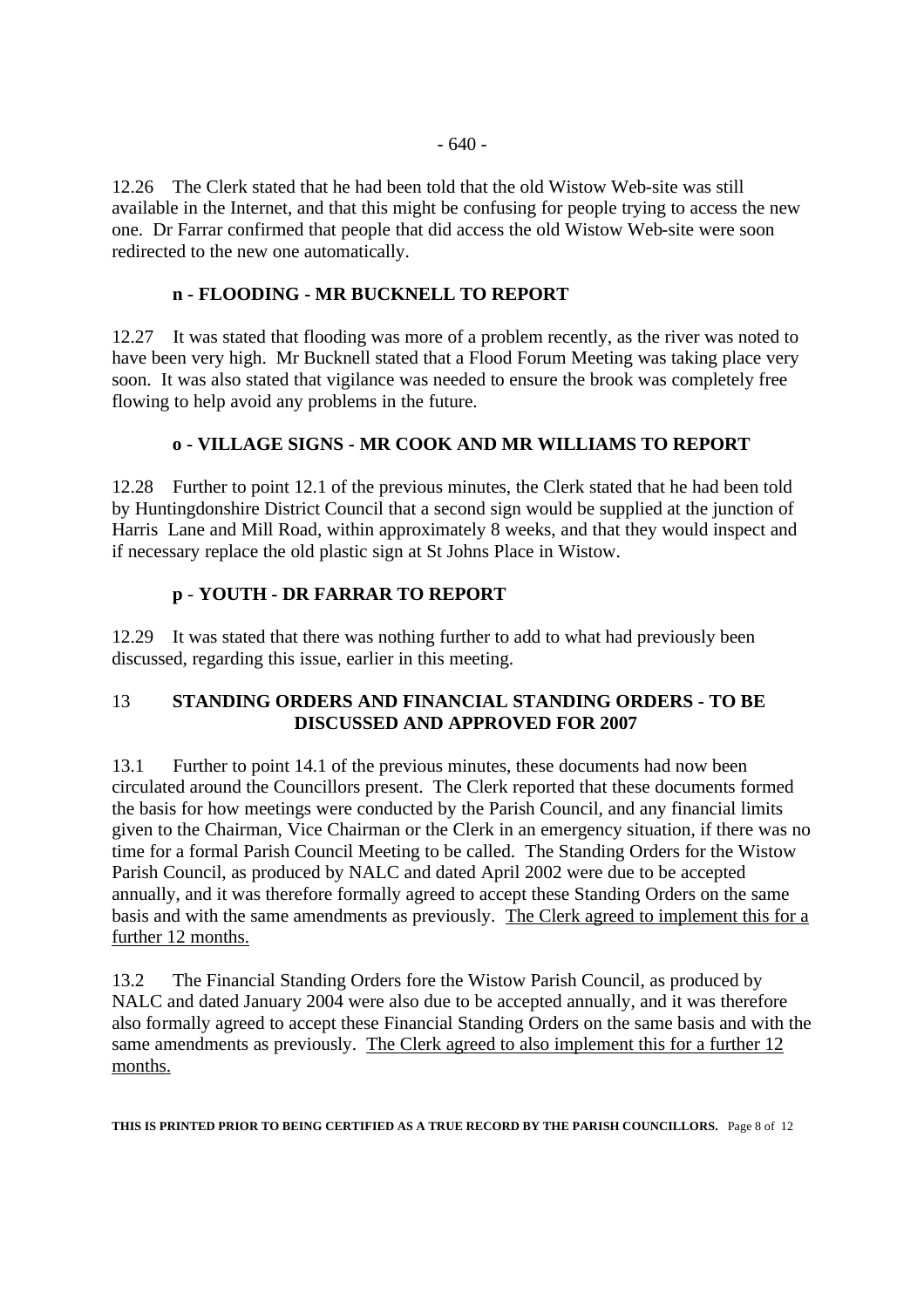#### - 641 -

### 14 **a - PLAYGROUND - MR WILLIAMS, CLERK & MR BUCKNELL TO REPORT (INCLUDING ROSPA INSPECTION DUE APRIL 2007)**

14.1 Further to points 15.1 to 15.4 of the previous minutes, it was stated that Mr Williams had not been able to provide quotations yet, for the outstanding work on various items in the Playing Field.

14.2 Further to point 15.1 of the previous minutes, it was discussed that there would be problems fixing the picnic tables to the ground, as this would prevent the grass to be cut underneath them satisfactorily, and would create the possibility of mud and hollows appearing underneath the picnic tables aswell.

14.3 Further to point 15.4 of the previous minutes, the football goal posts was also discussed, and it was felt best to try to repair the football goals that were currently in the Playing Field, and put them permanently into the ground somehow. Mr Cook agreed to look at these goals, and assess how best they could be repaired.

# 14 **b - ALLOTMENTS - MR COOK, MR BENSON, MR LATTER AND CLERK TO REPORT**

14.4 Further to point 15.14 of the previous minutes, Dr Farrar stated that he had tried to identify outright ownership of the Allotment land, but had not got very far. It was asked where the actual title deeds of the land were, and Mr Benson agreed to ask Mr Bance, if he was aware of any particular solicitors that had been active in dealing with the Allotment land in the past.

14.5 Further to point 15.13 of the previous minutes, the Clerk stated that he had approached the Parish Council's insurers to ask if the Parish Council's Insurance Policy covered any potential legal or court costs, that might be incurred in dealing with matters concerning the Allotment land, but had received no reply yet.

### 14 **c - GRASS CUTTING - THE CLERK TO REPORT, INCLUDING TENDERS APPROVED FOR 2007**

14.6 Further to points 15.17 and 15.18 of the previous minutes, the Clerk stated that Huntingdonshire District Council had been asked to carry on cutting the grass for the Playing Field and Village Green areas in 2007, at £ 510.24 pa plus VAT and £ 204 pa plus VAT respectively. The Clerk also went onto say that K Fergusons had agreed to reduce their quotation for cutting the grass in the Churchyard and Graveyard to £ 1260 pa plus VAT, and therefore they had been written to, stating that they had been formally approved to carry on this work for 2007.

**THIS IS PRINTED PRIOR TO BEING CERTIFIED AS A TRUE RECORD BY THE PARISH COUNCILLORS.** Page 9 of 12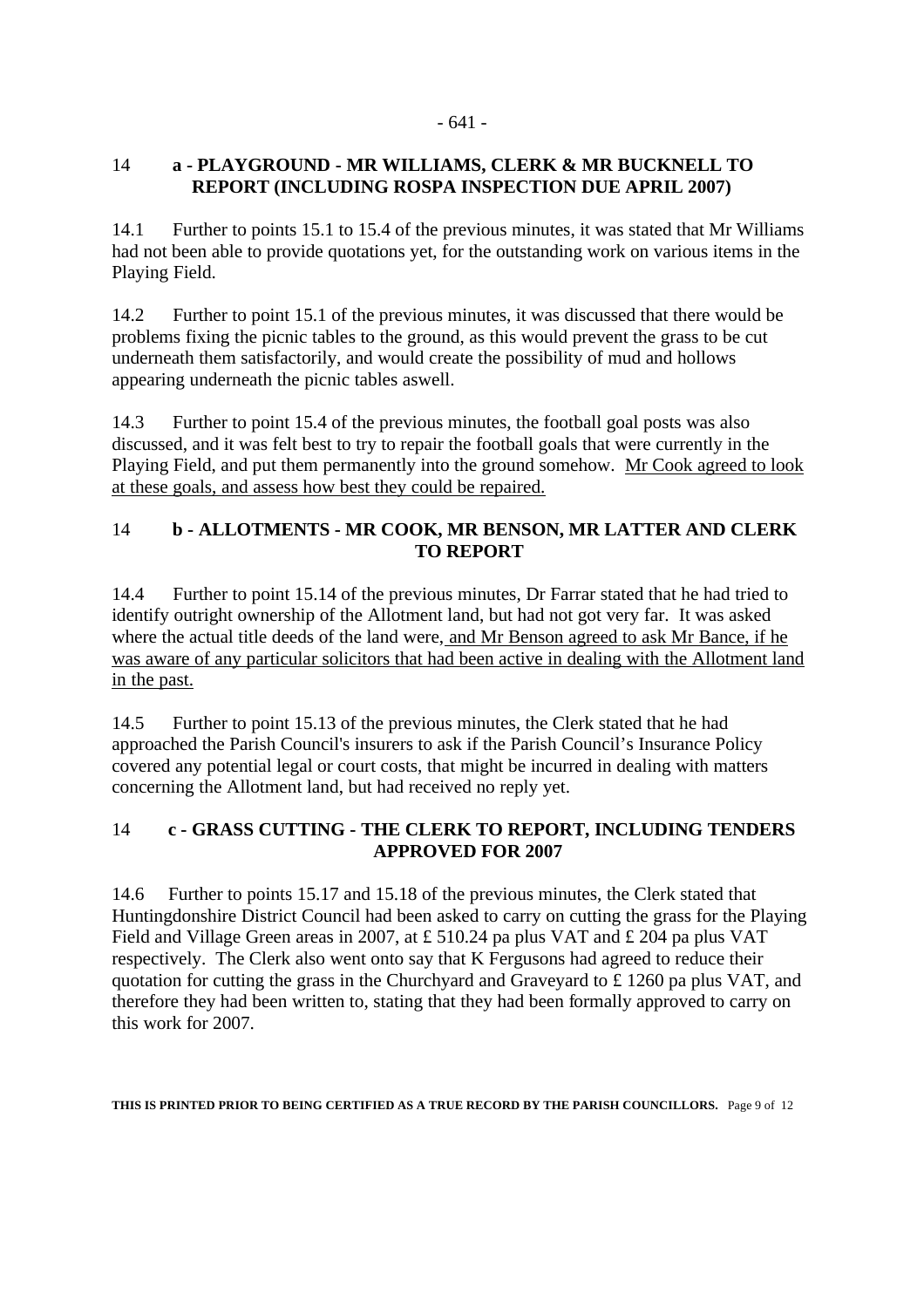## 14 **d - GRANTS - RED TILE WIND FARM TRUST FUND LTD GRANT - FOR DISCUSSION?**

14.7 Mr Bucknell announced to the Wistow Parish Council that they were receiving a grant of £4250 from Huntingdonshire District Council Grant Aid, to help urgently replace some of the Play Matting in the Playing Field, that had been deemed as a risk in the most recent ROSPA reports. The Clerk had already received several quotations from Play Matting companies to replace this matting, and two of these companies, Wicksteed Leisure and Playtop were in the approved list of companies that Huntingdonshire District Council were happy for the Parish Council to use. It was therefore asked if the Clerk could ask Mr Franklin to look at these companies quotations again, and recommend how best this grant money could be used, and hopefully this could then be further discussed at the next meeting when Mr Franklin would hopefully be present. The Clerk agreed to do this.

14.8 It was stated that the Red Tile Wind Farm Grant was now up and running, and it was asked if changing all the Wistow Parish streetlights to low energy bulbs could be considered for this Grant. It was however identified that the Parish Council would need to contribute something towards the funding for this, and Dr Farrar agreed to deal with the application form for this Grant.

14.9 The issue of the new proposed flagpole on the boundary of the Churchyard was discussed, and Mr Cook stated that the Church had been asked about this, but no formal reply had been received yet. It was however stated that as the Churchyard was officially 'closed' for use as a burial ground, responsibility for it fell with the Parish Council, not the Church, and so it was decided that Mr Cook would ask Huntingdonshire District Council regarding listed building consent for this, and Mr Cook agreed to do this. It was also stated that the flagpole would have to be wooden, as it was still within the Wistow Conservation Area. The Clerk was also asked if the flagpole could be added to the Parish Council's Insurance Policy, and the Clerk agreed to find out if this was possible.

### 15 **MATTERS OUTSTANDING FROM PREVIOUS MINUTES (DATES WHEN LAST APPEARED IN MINUTES)**

15.1 Dog Disturbances along Harris Lane, Wistow - 16.1 - 22/2/07 - it was stated that nothing further had been heard regarding this issue.

15.2 Car Parking Area Maintenance by Huntingdonshire Housing Partnership behind garages in Oakland's Avenue, Wistow - 16.2 - 22/2/07 - it was stated that nothing further had been heard regarding this issue either.

# 16 **ITEMS FOR THE WISTOW WARBLER - TO INFORM JOHN DRANSFIELD OF ARTICLES**

16.1 Mr Cook stated that he would produce an article regarding the continued dog fouling problem in the Parish, and Dr. Farrar stated that he would do one regarding the new Wistow Youth Club.

**THIS IS PRINTED PRIOR TO BEING CERTIFIED AS A TRUE RECORD BY THE PARISH COUNCILLORS.** Page 10 of 12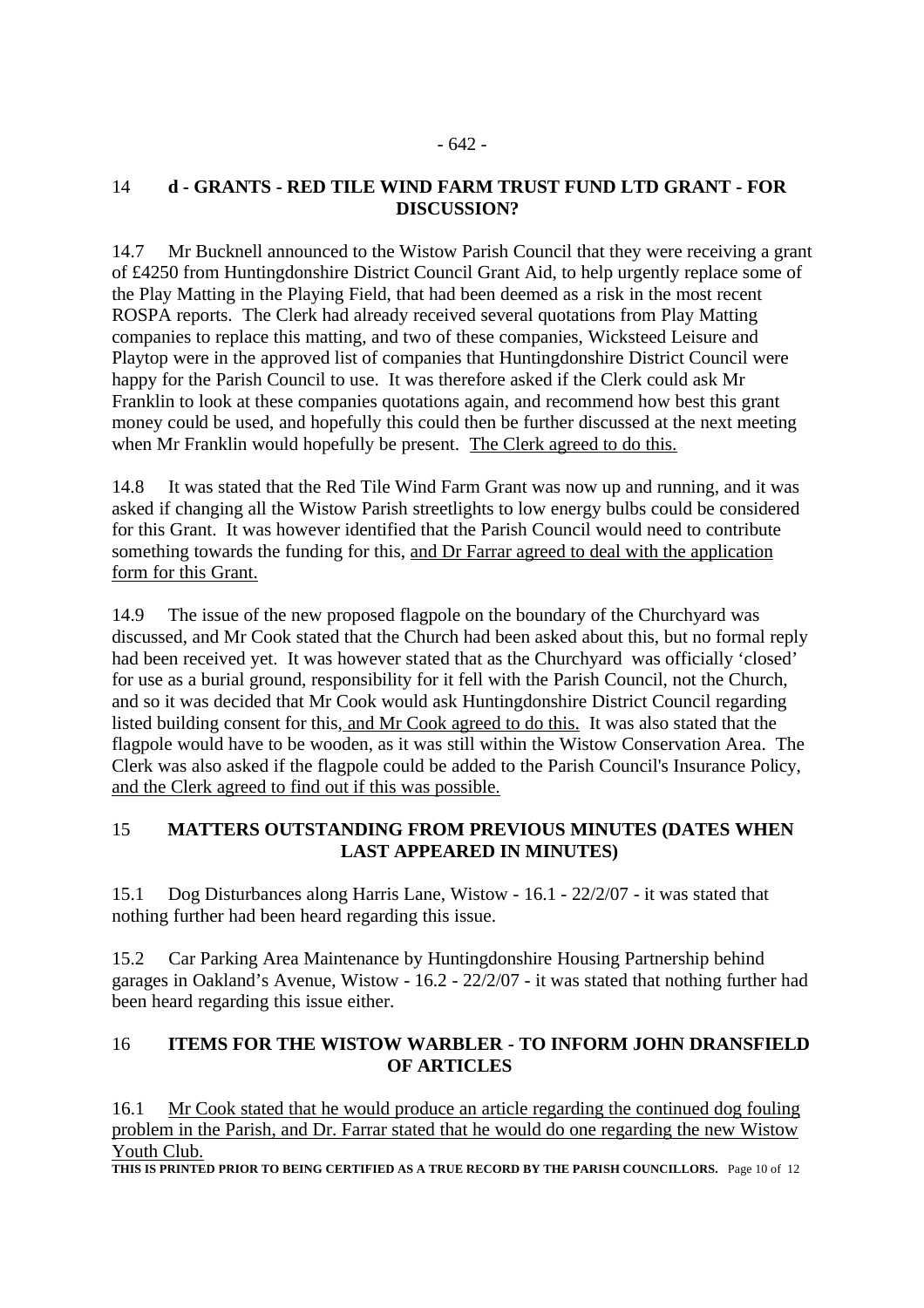#### - 643 -

# 17 **MONTHLY AUDIT - NOMINEE FOR NEXT MEETING?**

17.1 Mr Leigh stated that he would do the next Monthly Audit if he was available, and Mr Cook stated that he would do it in Mr Leigh's absence.

# 18 **DATE OF NEXT MEETING - TUESDAY 24TH APRIL 2007 AT 7.30PM**

There being no further business the meeting closed at 10pm.

**THIS IS PRINTED PRIOR TO BEING CERTIFIED AS A TRUE RECORD BY THE PARISH COUNCILLORS.** Page 11 of 12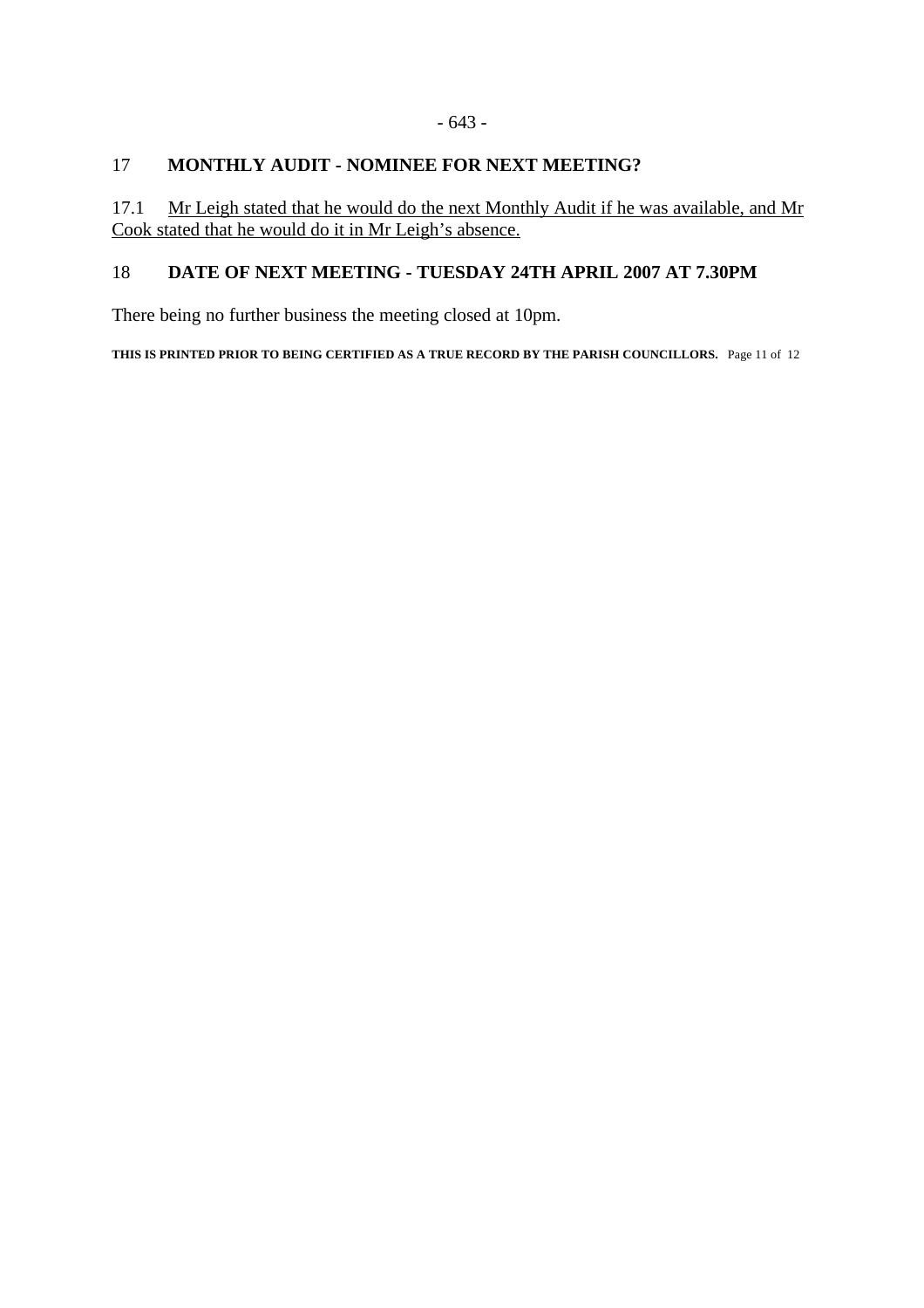# **PLANNING APPLICATIONS RECEIVED FROM JUNE 2005**

Wistow Parish Council - WPC Huntingdonshire District Council - HDC Not Yet known - NYK

|                   |                                                                                             |                                                                                                                                       | <b>Approved and Date</b>                         |  |
|-------------------|---------------------------------------------------------------------------------------------|---------------------------------------------------------------------------------------------------------------------------------------|--------------------------------------------------|--|
| <b>App.Number</b> | <b>Property Address</b>                                                                     | <b>Purpose</b>                                                                                                                        | <b>WPC</b><br><b>HDC</b>                         |  |
|                   | 05/01694/FUL 1 Wistow Fen Cottage,<br>Puddock Road, Warboys                                 | Extension                                                                                                                             | Yes-<br>$Yes -$<br>30/6/05<br>5/7/05             |  |
|                   | 05/02091/FUL 12 Harris Lane, Wistow                                                         | Extension                                                                                                                             | Yes-<br>$Yes -$<br>3/8/05<br>26/7/05             |  |
|                   | 05/02506/FUL Land at 6 Bridge Street,<br>Wistow                                             | Erection of Dwelling                                                                                                                  | $Yes -$<br>$Yes -$<br>25/8/05 23/9/05            |  |
|                   | 05/02424/FUL 4 Oakland's Close, Wistow<br>(plans amended $25/1/06$ )                        | Extension                                                                                                                             | $Yes -$<br>Yes -<br>25/8/05 12/9/05<br>Yes - NYK |  |
|                   | 05/02726/FUL Brookfields, Manor Street,<br>Wistow                                           | <b>Erection of Conservatory</b>                                                                                                       | $Yes -$<br>$Yes -$<br>29/9/05 12/10/05           |  |
|                   | 05/03102/FUL Westmorland, Mill Road,<br>Wistow                                              | Extension to rear of Garage                                                                                                           | Yes - Yes -<br>27/10/05 10/11/05                 |  |
|                   | 06/00360/OUT Poultry Houses, Shillow<br>Hill, Wistow<br>06/01058/FUL 20 Harris Lane, Wistow | <b>Agricultural Dwelling</b><br>Erection<br><b>Conservatory Erection</b>                                                              | Yes - Yes -<br>23/2/06 21/7/06<br>Yes - Yes -    |  |
| 06/02681/FUL      | <b>RAF Upwood, Ramsey</b><br>Road, Bury                                                     | Change of Use to Urban<br>Assault etc.                                                                                                | 27/4/06 22/5/06<br>$Yes - No -$<br>31/8/06       |  |
| 06/03569/FUL      | The Barn, Mill Farm House, Change of Use<br>Mill Road, Wistow                               |                                                                                                                                       | Yes - NYK<br>30/11/06                            |  |
|                   | 06/02458/OUT Land at Orchard House,<br>Mill Road, Wistow                                    | <b>Residential Development</b><br>Proposal                                                                                            | Yes - NYK<br>25/1/07                             |  |
| 07/00107/FUL      | 07/00389/FUL & Dorrington Stables, House Extension to Dwelling<br>Cross Drove, Wistow       |                                                                                                                                       | Yes - NYK<br>22/2/07                             |  |
|                   | 07/00791/FUL Hill Farm, Hill Road, Wistow Erection of Agricultural                          | <b>Building</b>                                                                                                                       | $Yes -$<br><b>NYK</b><br>29/3/07                 |  |
|                   | 07/00567/FUL 19 Kingston Way, Wistow                                                        | <b>Erection of Conservatory</b><br>THIS IS PRINTED PRIOR TO BEING CERTIFIED AS A TRUE RECORD BY THE PARISH COUNCILLORS. Page 12 of 12 | NYK<br>$Yes -$<br>29/3/07                        |  |